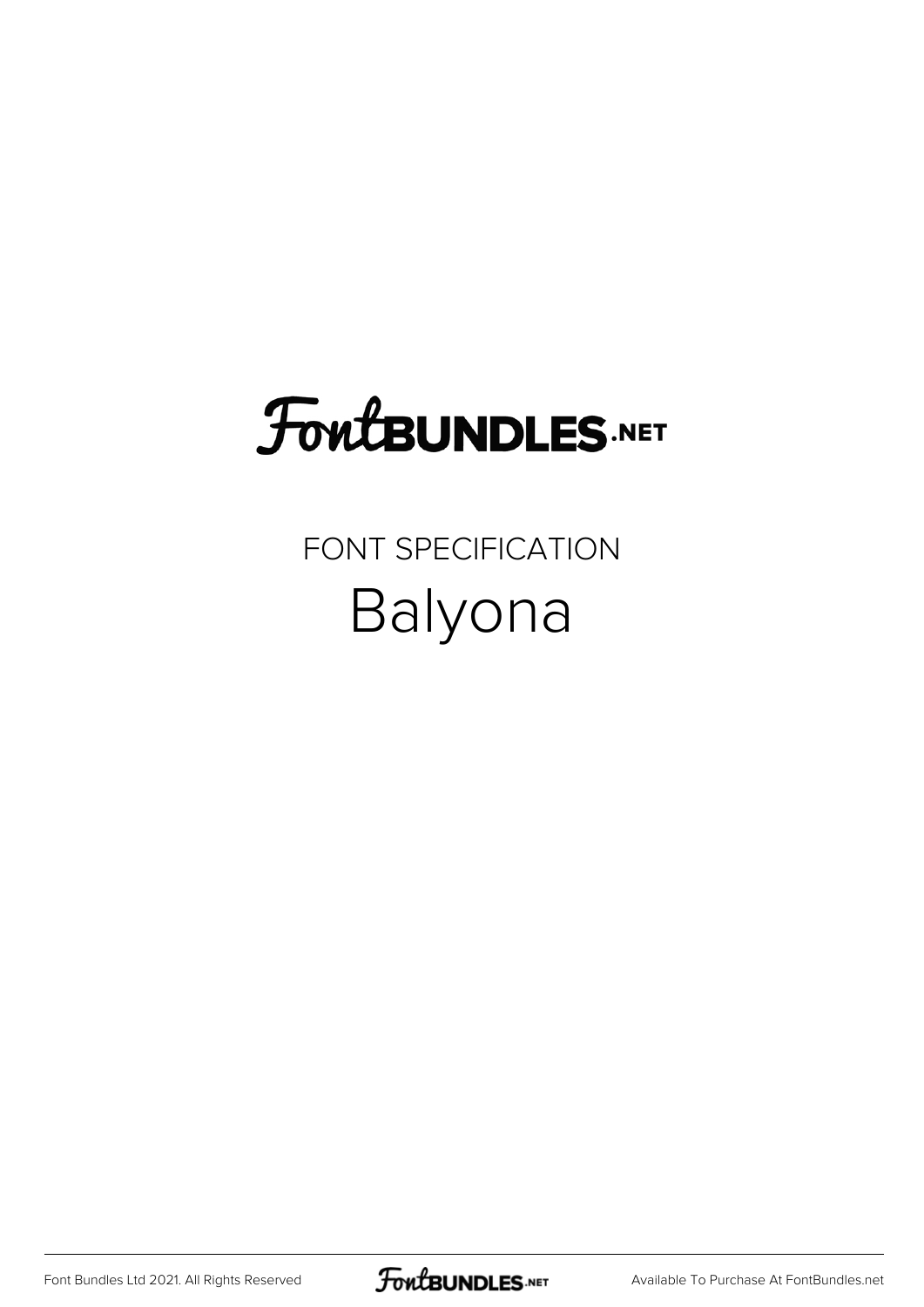#### Balyona - Regular

**Uppercase Characters** 

## ARCDEFGHIJKIMN GPGRSTUUWXY3

Lowercase Characters

 $\boldsymbol{a}$ bcdefghijklmnopqr $\boldsymbol{i}$ t wvwxyz

**Numbers** 

#### 0123456789

**Punctuation and Symbols** 



All Other Glyphs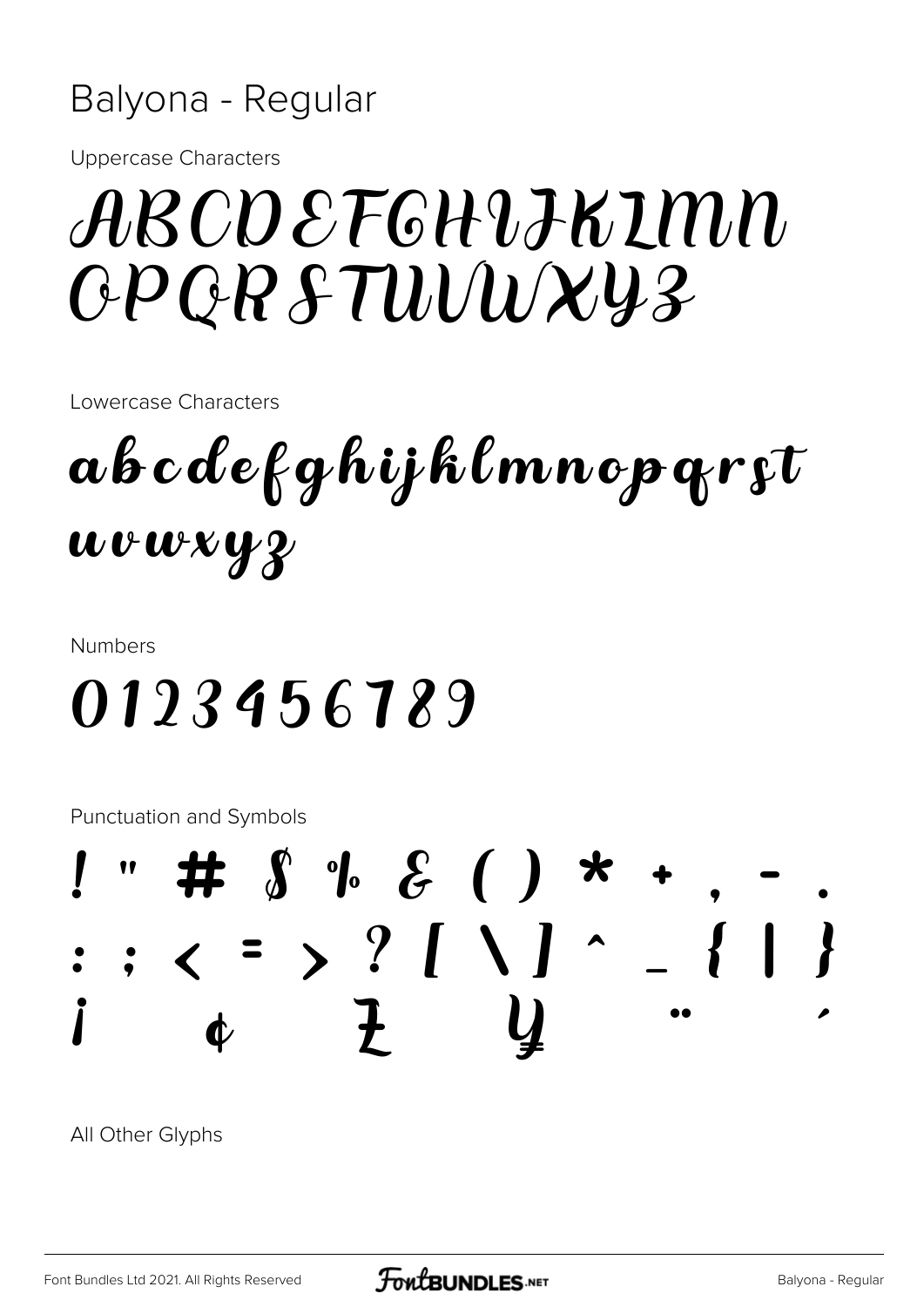# À Á Â Ã Ä Å Æ Ç È  $\acute{\mathcal{E}}$   $\hat{\mathcal{E}}$   $\ddot{\mathcal{E}}$   $\dot{\mathcal{U}}$   $\ddot{\mathcal{U}}$   $\ddot{\mathcal{U}}$   $\ddot{\mathcal{U}}$   $\ddot{\mathcal{U}}$ Ò Ó Ô Õ Ö × Ø Ù Ú  $\hat{u}$   $\hat{u}$   $\hat{y}$  à á á  $\hat{a}$  ä ä å æ ç è é ê ë ì í î  $\ddot{v}$   $\ddot{\text{o}}$   $\dot{\text{o}}$   $\ddot{\text{o}}$   $\ddot{\text{o}}$   $\ddot{\text{o}}$   $\ddot{\text{o}}$   $\ddot{\text{o}}$   $\ddot{\text{o}}$   $\ddot{\text{o}}$  $\dot{u}$   $\dot{u}$   $\dot{u}$   $\dot{y}$   $\ddot{y}$   $\dot{u}$   $\ddot{z}$   $\ell$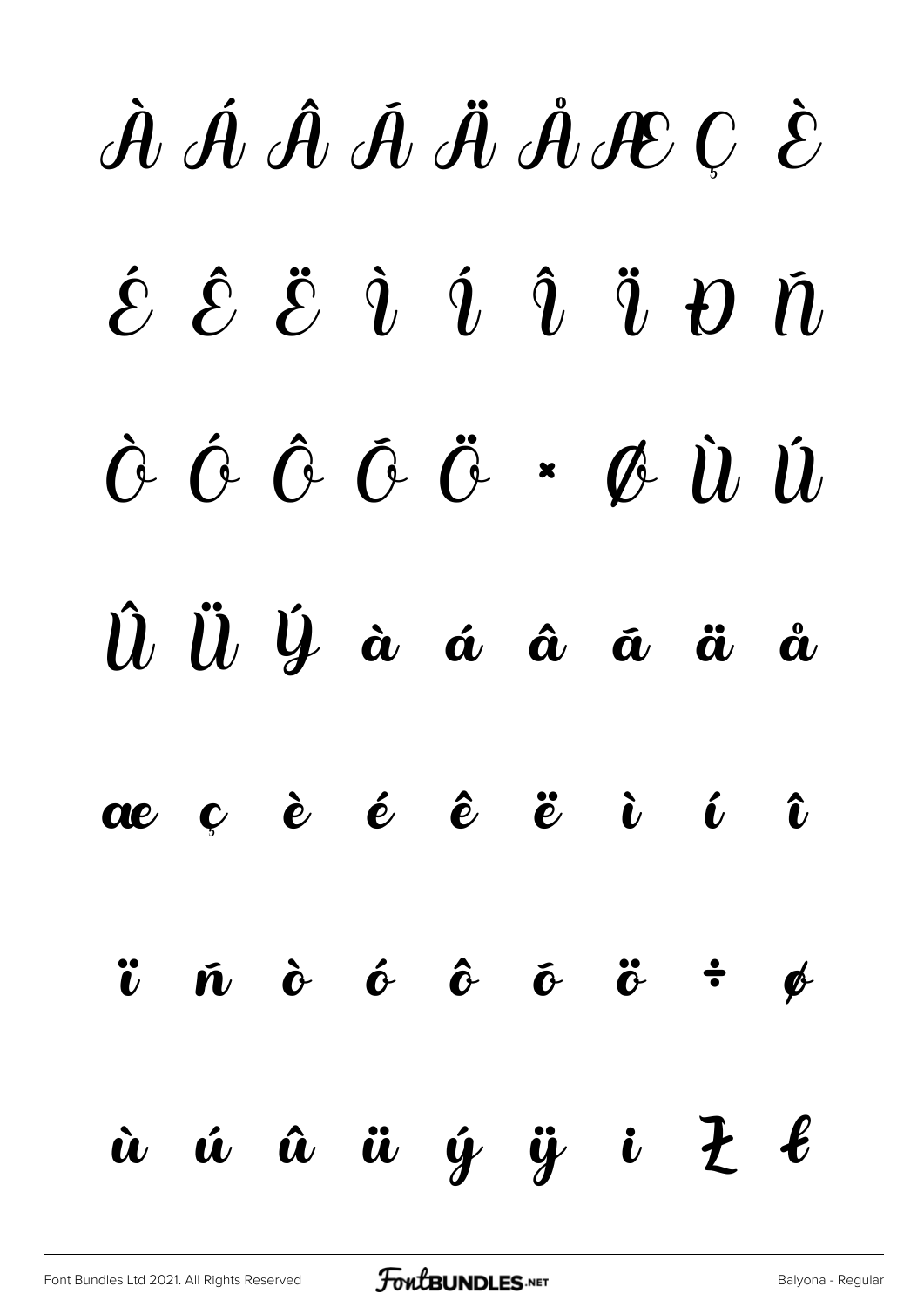$C$  a  $\check{f}$  i  $\ddot{y}$   $\check{z}$  i  $\theta$  $\overline{\phantom{a}}$ 







 $x - y - z_0$  b  $c - d - e$ 

 $g-h\sim i\sim j\sim h\sim l\sim m\sim n\sim c\sim$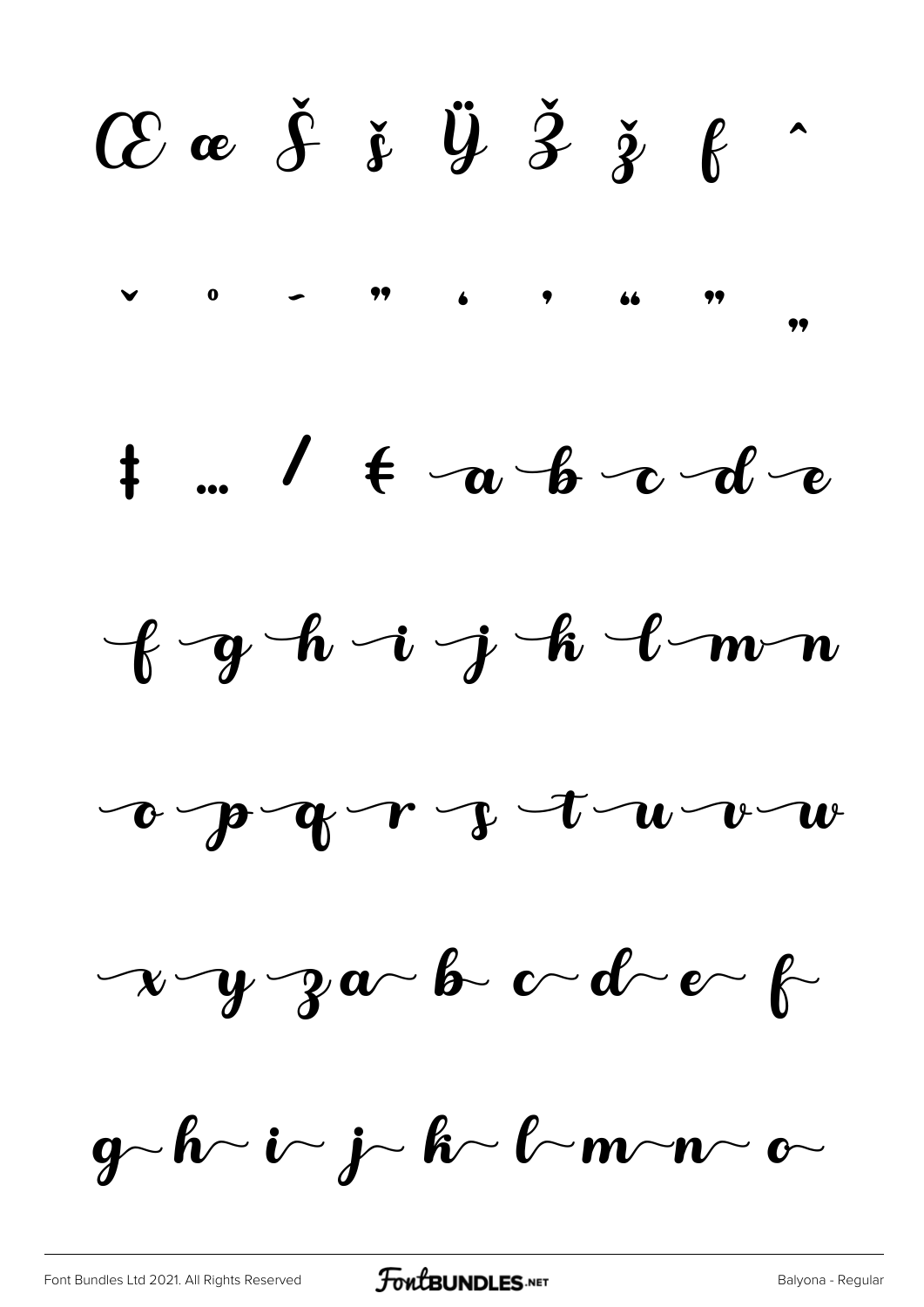$\mathbf{p}$   $\mathbf{q}$   $\mathbf{r}$   $\mathbf{r}$   $\mathbf{r}$   $\mathbf{w}$   $\mathbf{w}$   $\mathbf{w}$ 









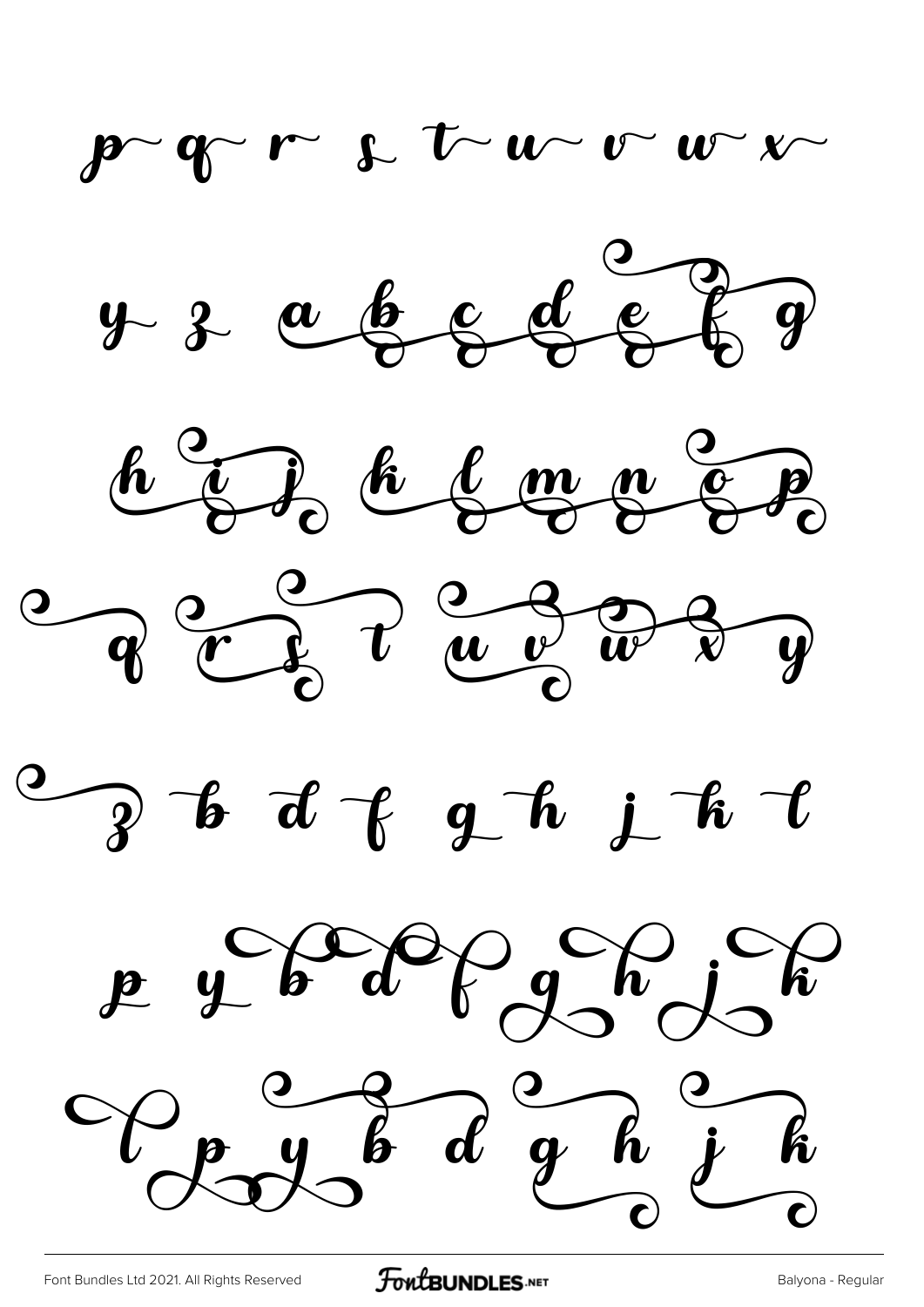$\ell$  p y b  $d^{\circ}\ell$  g j  $d^{\circ}$ l'est d'a cassé de sou Londergros de 2 de  $\theta^2$   $\theta^2$   $m^2$   $n^2$   $\theta^2$   $\theta^2$   $\theta^2$   $\theta^2$   $\theta^2$ d d d n m n d n p Lef 22 Leveres